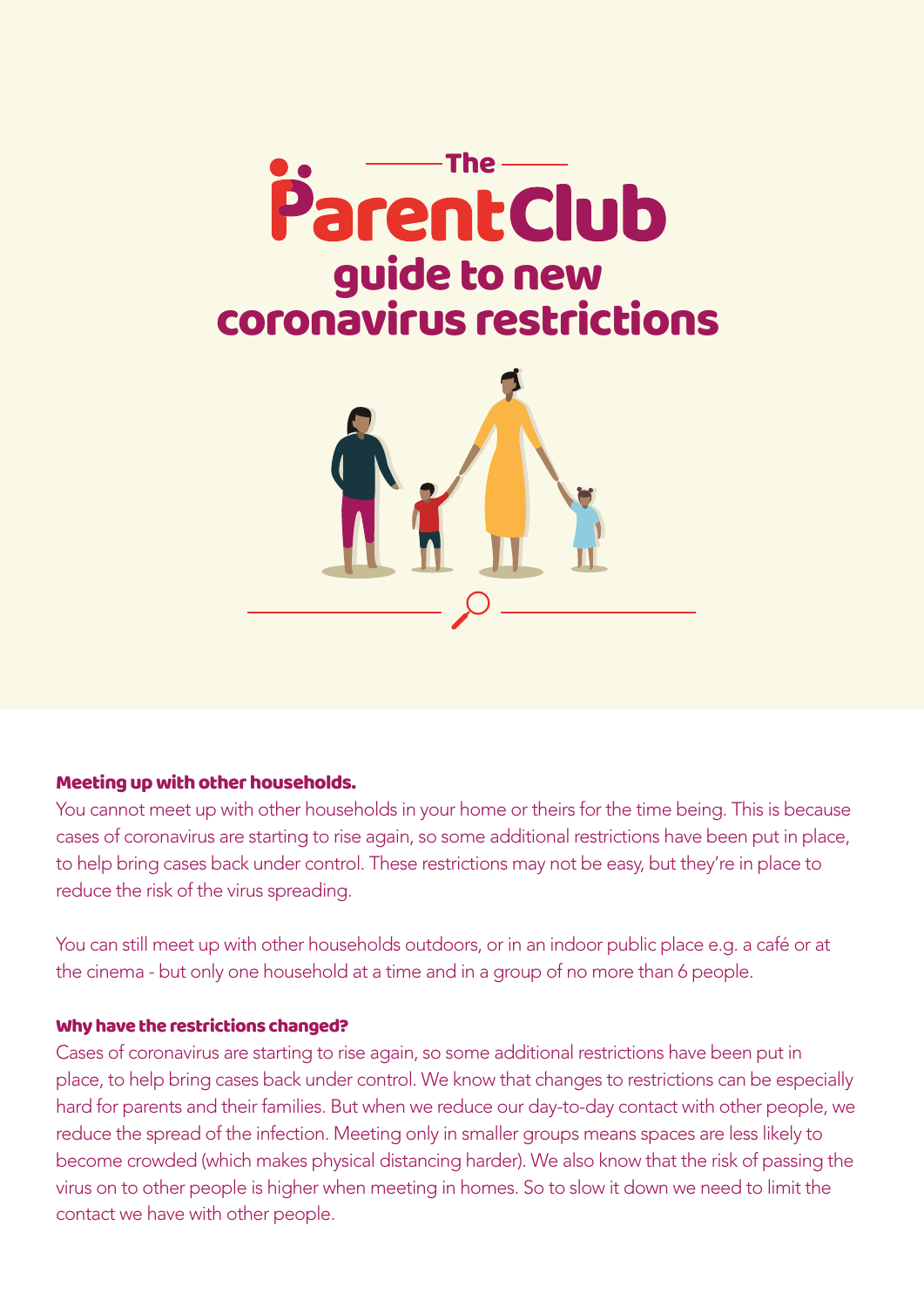# $\mathcal{S}_{\mathcal{S}}$

#### Can I meet up with friends and family outdoors?

Yes. Up to 6 people from two households can meet up outdoors. Children under 12 don't count towards the 6 people, or the number of households when outdoors.

The rules are slightly different for those aged 12-17. They can meet up together outside in groups of up to 6 children of any age, from up to 6 households. They should stay 2 metres from each other.

So, for example a 12 year old could only meet up to 5 of their friends outside, regardless of whether their friends are aged 11, 12 or 13. However, if anyone aged 18 or older is also in the group they must follow the limit of 6 people from 2 households.

## Can I meet my friends and family in their home?

No. You currently can't meet other households in their home or yours.

#### Can I meet my friends and family anywhere else inside, e.g. a cafe or the cinema?

You can meet others indoors in public places like cafes or restaurants in groups of up to 6 people from two households. Children under 12 from those two households aren't counted towards the 6 people limit but must be from within the two households.

## Can my child have a playdate or have a party with their friends?

Your child can't have a playdate or a party with anyone from another household inside a home.

However, your child can have a playdate or party outside or inside a public place as long as you follow the guidance on meeting other households. In places like a cinema, cafe or bowling alley, there should be no more than two households present, and no more than 6 people aged 12 or older. Children under 12 don't count towards the limit of 6 people but must be from within the two households.

Outside, the rules are slightly different. There should be no more than 6 people from up to two households present. However, children under 12 do not have to be from these two households and do not count towards the 6 people limit. For children aged 12-17, as long as there is no one 18 or older, then there can be up to 6 children from different households.

## Physical distancing rules for under 12s and 12-17.

Physical distancing is still really important, children aged 12-17 must physically distance, meaning they should stay 2 meters from each other. However, children under 12 do not need to physically distance.